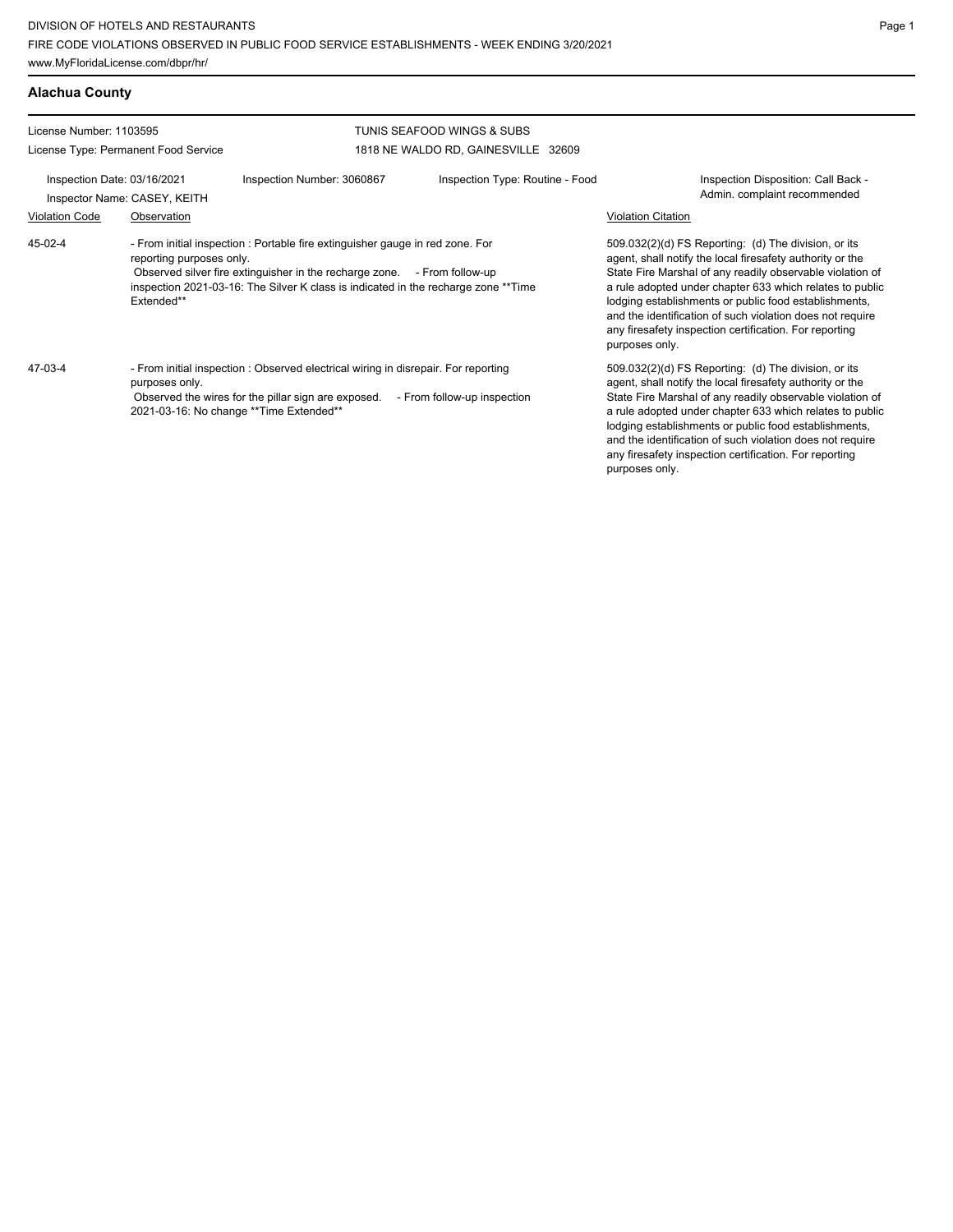| <b>Brevard County</b>                                            |                                                                                                                                                                                                                              |                                                                                                                                                            |                        |                                                                                                                                                                                                                                                                                                                                                                                                                                                                                                        |                                                                                                                                                                                                                                                                                                                                                                                                                                                                                                        |
|------------------------------------------------------------------|------------------------------------------------------------------------------------------------------------------------------------------------------------------------------------------------------------------------------|------------------------------------------------------------------------------------------------------------------------------------------------------------|------------------------|--------------------------------------------------------------------------------------------------------------------------------------------------------------------------------------------------------------------------------------------------------------------------------------------------------------------------------------------------------------------------------------------------------------------------------------------------------------------------------------------------------|--------------------------------------------------------------------------------------------------------------------------------------------------------------------------------------------------------------------------------------------------------------------------------------------------------------------------------------------------------------------------------------------------------------------------------------------------------------------------------------------------------|
| License Number: 1502391                                          | License Type: Permanent Food Service                                                                                                                                                                                         |                                                                                                                                                            | <b>RUSTIC</b>          | 200 RIALTO PL, MELBOURNE 32901                                                                                                                                                                                                                                                                                                                                                                                                                                                                         |                                                                                                                                                                                                                                                                                                                                                                                                                                                                                                        |
| Inspection Date: 03/15/2021<br>Inspector Name: QUINONES, ANTONIO |                                                                                                                                                                                                                              | Inspection Number: 3064977                                                                                                                                 |                        | Inspection Type: Routine - Food                                                                                                                                                                                                                                                                                                                                                                                                                                                                        | Inspection Disposition: Warning<br>Issued                                                                                                                                                                                                                                                                                                                                                                                                                                                              |
| <b>Violation Code</b>                                            | <b>Observation</b>                                                                                                                                                                                                           |                                                                                                                                                            |                        |                                                                                                                                                                                                                                                                                                                                                                                                                                                                                                        | <b>Violation Citation</b>                                                                                                                                                                                                                                                                                                                                                                                                                                                                              |
| 48-01-5                                                          | No current insurance inspector boiler report or boiler certificate available for boiler.<br>For reporting purposes only.                                                                                                     |                                                                                                                                                            |                        | 61C-1.004(9) FAC Reporting: (9) Heating and<br>ventilation - The heating and ventilation system shall be<br>kept in good repair or be installed to maintain a<br>minimum of 68 degrees Fahrenheit throughout the<br>building. The insurance inspectors boiler report is<br>required annually for power boilers and high<br>pressure/high temperature boilers and biannually for low<br>pressure steam or vapor heating boilers and shall be<br>posted in the boiler room. For reporting purposes only. |                                                                                                                                                                                                                                                                                                                                                                                                                                                                                                        |
| License Number: 1504639                                          |                                                                                                                                                                                                                              |                                                                                                                                                            | <b>MAMBOS</b>          |                                                                                                                                                                                                                                                                                                                                                                                                                                                                                                        |                                                                                                                                                                                                                                                                                                                                                                                                                                                                                                        |
|                                                                  | License Type: Permanent Food Service                                                                                                                                                                                         |                                                                                                                                                            |                        | 1300 N ATLANTIC AVE, COCOA BEACH 32931                                                                                                                                                                                                                                                                                                                                                                                                                                                                 |                                                                                                                                                                                                                                                                                                                                                                                                                                                                                                        |
| Inspection Date: 03/18/2021                                      | Inspector Name: HICKS, GEORGE RANDY                                                                                                                                                                                          | Inspection Number: 3074373                                                                                                                                 |                        | Inspection Type: Routine - Food                                                                                                                                                                                                                                                                                                                                                                                                                                                                        | Inspection Disposition: Warning<br>Issued                                                                                                                                                                                                                                                                                                                                                                                                                                                              |
| <b>Violation Code</b>                                            | Observation                                                                                                                                                                                                                  |                                                                                                                                                            |                        |                                                                                                                                                                                                                                                                                                                                                                                                                                                                                                        | <b>Violation Citation</b>                                                                                                                                                                                                                                                                                                                                                                                                                                                                              |
| 45-05-4                                                          |                                                                                                                                                                                                                              | Portable fire extinguisher missing from its designated location. For reporting<br>purposes only. End of cookline by fryers. ** Corrected On-Site**         |                        |                                                                                                                                                                                                                                                                                                                                                                                                                                                                                                        | 509.032(2)(d) FS Reporting: (d) The division, or its<br>agent, shall notify the local firesafety authority or the<br>State Fire Marshal of any readily observable violation of<br>a rule adopted under chapter 633 which relates to public<br>lodging establishments or public food establishments,<br>and the identification of such violation does not require<br>any firesafety inspection certification. For reporting<br>purposes only.                                                           |
| 48-01-5                                                          | - From initial inspection : No current insurance inspector boiler report or boiler<br>certificate available for boiler. For reporting purposes only. 11/6/2020 - From<br>follow-up inspection 2021-03-19: ** Time Extended** |                                                                                                                                                            |                        | 61C-1.004(9) FAC Reporting: (9) Heating and<br>ventilation - The heating and ventilation system shall be<br>kept in good repair or be installed to maintain a<br>minimum of 68 degrees Fahrenheit throughout the<br>building. The insurance inspectors boiler report is<br>required annually for power boilers and high<br>pressure/high temperature boilers and biannually for low<br>pressure steam or vapor heating boilers and shall be<br>posted in the boiler room. For reporting purposes only. |                                                                                                                                                                                                                                                                                                                                                                                                                                                                                                        |
| 48-01-5                                                          |                                                                                                                                                                                                                              | No current insurance inspector boiler report or boiler certificate available for boiler.<br>For reporting purposes only. 11/6/2020                         |                        |                                                                                                                                                                                                                                                                                                                                                                                                                                                                                                        | 61C-1.004(9) FAC Reporting: (9) Heating and<br>ventilation - The heating and ventilation system shall be<br>kept in good repair or be installed to maintain a<br>minimum of 68 degrees Fahrenheit throughout the<br>building. The insurance inspectors boiler report is<br>required annually for power boilers and high<br>pressure/high temperature boilers and biannually for low<br>pressure steam or vapor heating boilers and shall be<br>posted in the boiler room. For reporting purposes only. |
| License Number: 1506317                                          |                                                                                                                                                                                                                              |                                                                                                                                                            | COCOA BEACH SPORTS PUB |                                                                                                                                                                                                                                                                                                                                                                                                                                                                                                        |                                                                                                                                                                                                                                                                                                                                                                                                                                                                                                        |
|                                                                  | License Type: Permanent Food Service                                                                                                                                                                                         |                                                                                                                                                            |                        | 142 N ORLANDO AVE STE 600, COCOA BEACH 32931                                                                                                                                                                                                                                                                                                                                                                                                                                                           |                                                                                                                                                                                                                                                                                                                                                                                                                                                                                                        |
| Inspection Date: 03/15/2021                                      | Inspector Name: MITTEN, JAMES                                                                                                                                                                                                | Inspection Number: 3070375                                                                                                                                 |                        | Inspection Type: Routine - Food                                                                                                                                                                                                                                                                                                                                                                                                                                                                        | Inspection Disposition: Inspection<br>Completed - No Further Action                                                                                                                                                                                                                                                                                                                                                                                                                                    |
| <b>Violation Code</b>                                            | Observation                                                                                                                                                                                                                  |                                                                                                                                                            |                        |                                                                                                                                                                                                                                                                                                                                                                                                                                                                                                        | <b>Violation Citation</b>                                                                                                                                                                                                                                                                                                                                                                                                                                                                              |
| 45-04-4                                                          | **Repeat Violation**                                                                                                                                                                                                         | Use of cooking equipment producing grease laden vapors/smoke with no hood<br>suppression system installed. Notified Fire AHJ. For reporting purposes only. |                        |                                                                                                                                                                                                                                                                                                                                                                                                                                                                                                        | 509.032(2)(d) FS Reporting: (d) The division, or its<br>agent, shall notify the local firesafety authority or the<br>State Fire Marshal of any readily observable violation of<br>a rule adopted under chapter 633 which relates to public<br>lodging establishments or public food establishments,<br>and the identification of such violation does not require<br>any firesafety inspection certification. For reporting<br>purposes only.                                                           |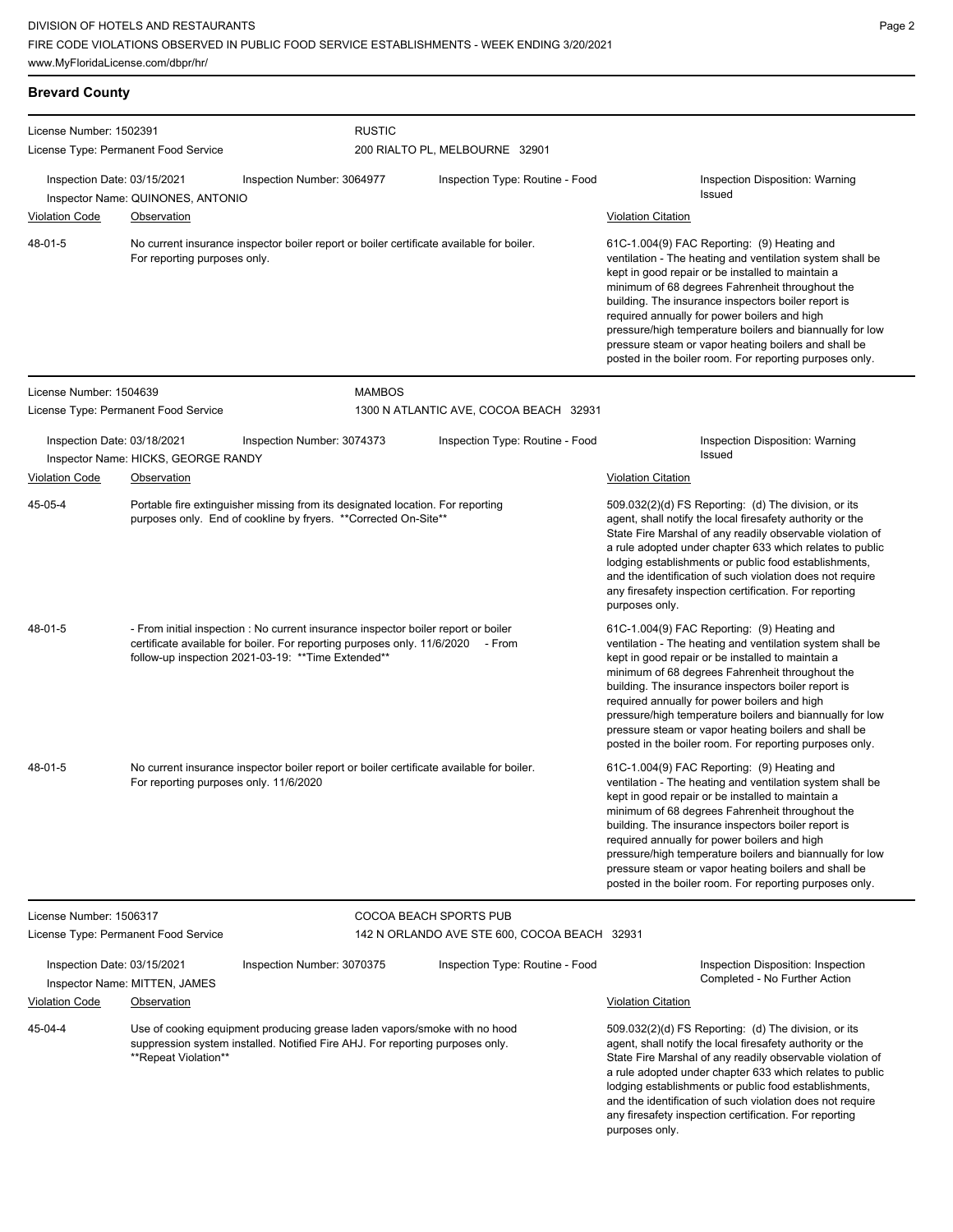**Broward County** License Number: 1611217 License Type: Catering AFFAIRS D'ELEGANCE 121 SW 5 ST, POMPANO BEACH 33060 Inspection Date: 03/18/2021 Inspection Number: 1117754 Inspection Type: Routine - Food Inspection Disposition: Inspection Inspector Name: GOODWIN, NICHOLAS **Completed - No Further Action** Inspector Name: GOODWIN, NICHOLAS Violation Code Observation Violation Citation Propane tank (larger than 2.7 lb. water capacity/1 lb. gas capacity) located inside of the building. For reporting purposes only. LP tanks located in storage area building where dish washer is located 509.032(2)(d) FS Reporting: (d) The division, or its agent, shall notify the local firesafety authority or the State Fire Marshal of any readily observable violation of a rule adopted under chapter 633 which relates to public lodging establishments or public food establishments, and the identification of such violation does not require any firesafety inspection certification. For reporting purposes only. 48-04-4 License Number: 1625235 License Type: Permanent Food Service AC KITCHEN & LOUNGE 1870 SAWGRASS MILLS CIRCLE, SUNRISE 33323 Inspection Date: 03/19/2021 Inspection Number: 3077367 Inspection Type: Food-Licensing Inspection Inspection Disposition: Inspection Inspector Name: BRADY, OSSIAN Completed - No Further Action Violation Code Observation Violation Citation No current insurance inspector boiler report or boiler certificate available for boiler. For reporting purposes only. Observed 2 boilers on 8th floor with Max BTU/hr of 800,000 and per tank storage of 500 gallons. No boiler certification available for either boiler. 61C-1.004(9) FAC Reporting: (9) Heating and ventilation - The heating and ventilation system shall be kept in good repair or be installed to maintain a minimum of 68 degrees Fahrenheit throughout the building. The insurance inspectors boiler report is required annually for power boilers and high pressure/high temperature boilers and biannually for low pressure steam or vapor heating boilers and shall be posted in the boiler room. For reporting purposes only. 48-01-5 License Number: 1611984 License Type: Permanent Food Service FRA DIAVOLO 5444 N UNIVERSITY DR, LAUDERHILL 33351 Inspection Date: 03/15/2021 Inspection Number: 3072537 Inspection Type: Food-Licensing Inspection Inspection Disposition: Warning Issued Inspector Name: GRAY, ANTHONY Violation Code Observation Violation Citation Observed electrical wiring in disrepair. For reporting purposes only. -Observed Electric fuse box in disrepair. In kitchen 509.032(2)(d) FS Reporting: (d) The division, or its agent, shall notify the local firesafety authority or the 47-03-4

State Fire Marshal of any readily observable violation of a rule adopted under chapter 633 which relates to public lodging establishments or public food establishments, and the identification of such violation does not require any firesafety inspection certification. For reporting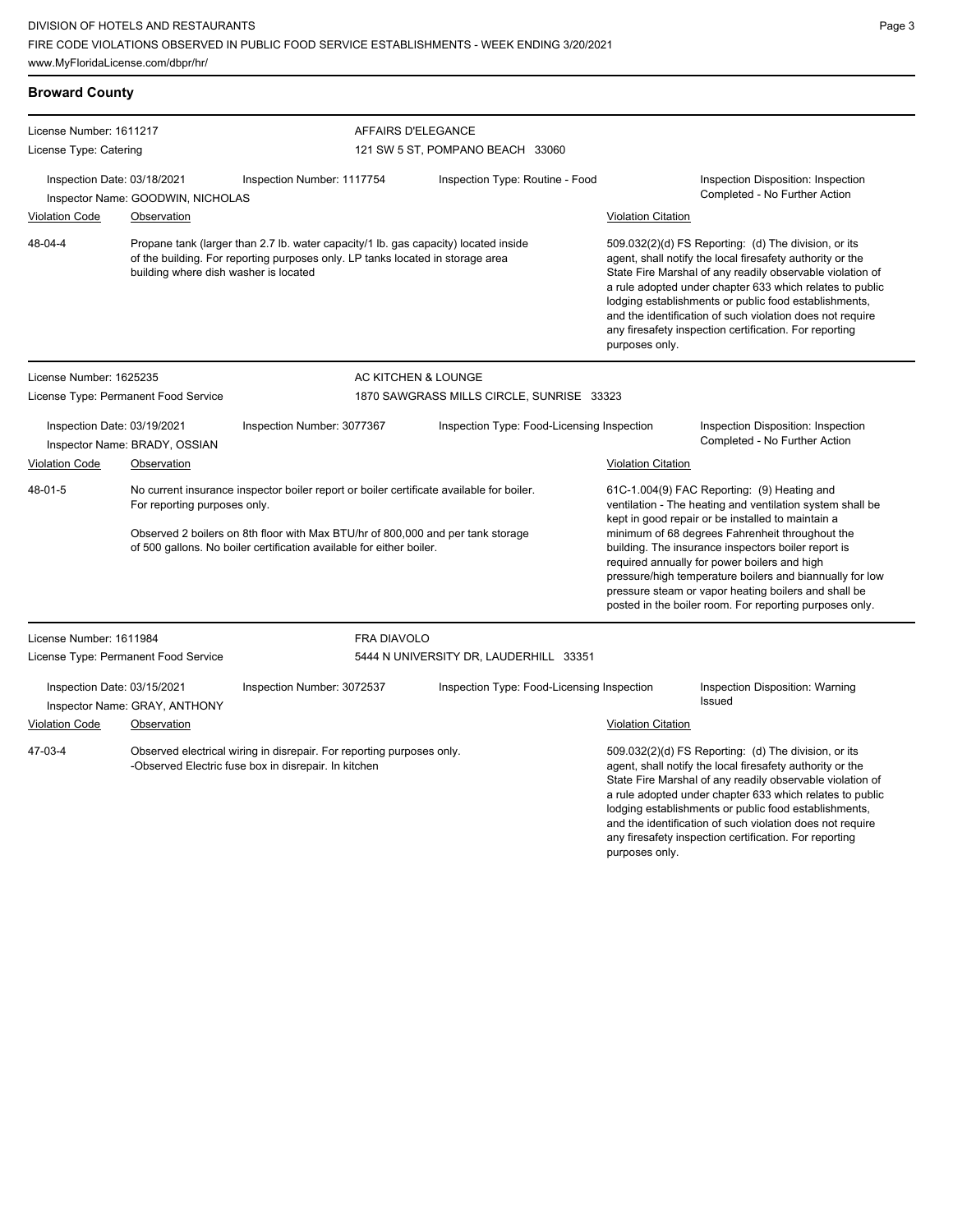| <b>Clay County</b>                                              |                              |                                                                                                                                                                                                                    |                                  |                           |                                                                                                                                                                                                                                                                                                                                                                                                                            |
|-----------------------------------------------------------------|------------------------------|--------------------------------------------------------------------------------------------------------------------------------------------------------------------------------------------------------------------|----------------------------------|---------------------------|----------------------------------------------------------------------------------------------------------------------------------------------------------------------------------------------------------------------------------------------------------------------------------------------------------------------------------------------------------------------------------------------------------------------------|
| License Number: 2001212<br>License Type: Permanent Food Service |                              |                                                                                                                                                                                                                    | AMC THEATRES ORANGE PARK 24      |                           |                                                                                                                                                                                                                                                                                                                                                                                                                            |
|                                                                 |                              |                                                                                                                                                                                                                    | 1910 WELLS RD, ORANGE PARK 32073 |                           |                                                                                                                                                                                                                                                                                                                                                                                                                            |
| Inspection Date: 03/17/2021                                     | Inspector Name: BIAVA, GRANT | Inspection Number: 3028717                                                                                                                                                                                         | Inspection Type: Routine - Food  |                           | Inspection Disposition: Administrative<br>complaint recommended                                                                                                                                                                                                                                                                                                                                                            |
| <b>Violation Code</b>                                           | Observation                  |                                                                                                                                                                                                                    |                                  | <b>Violation Citation</b> |                                                                                                                                                                                                                                                                                                                                                                                                                            |
| $45 - 01 - 4$                                                   |                              | Fire alarm panel in trouble/sounding alarm. For reporting purposes only.<br>Fire panel near main office is sounding alarm, per manager they are aware and<br>have a technician scheduled to replace a faulty part. |                                  | purposes only.            | 509.032(2)(d) FS Reporting: (d) The division, or its<br>agent, shall notify the local firesafety authority or the<br>State Fire Marshal of any readily observable violation of<br>a rule adopted under chapter 633 which relates to public<br>lodging establishments or public food establishments,<br>and the identification of such violation does not require<br>any firesafety inspection certification. For reporting |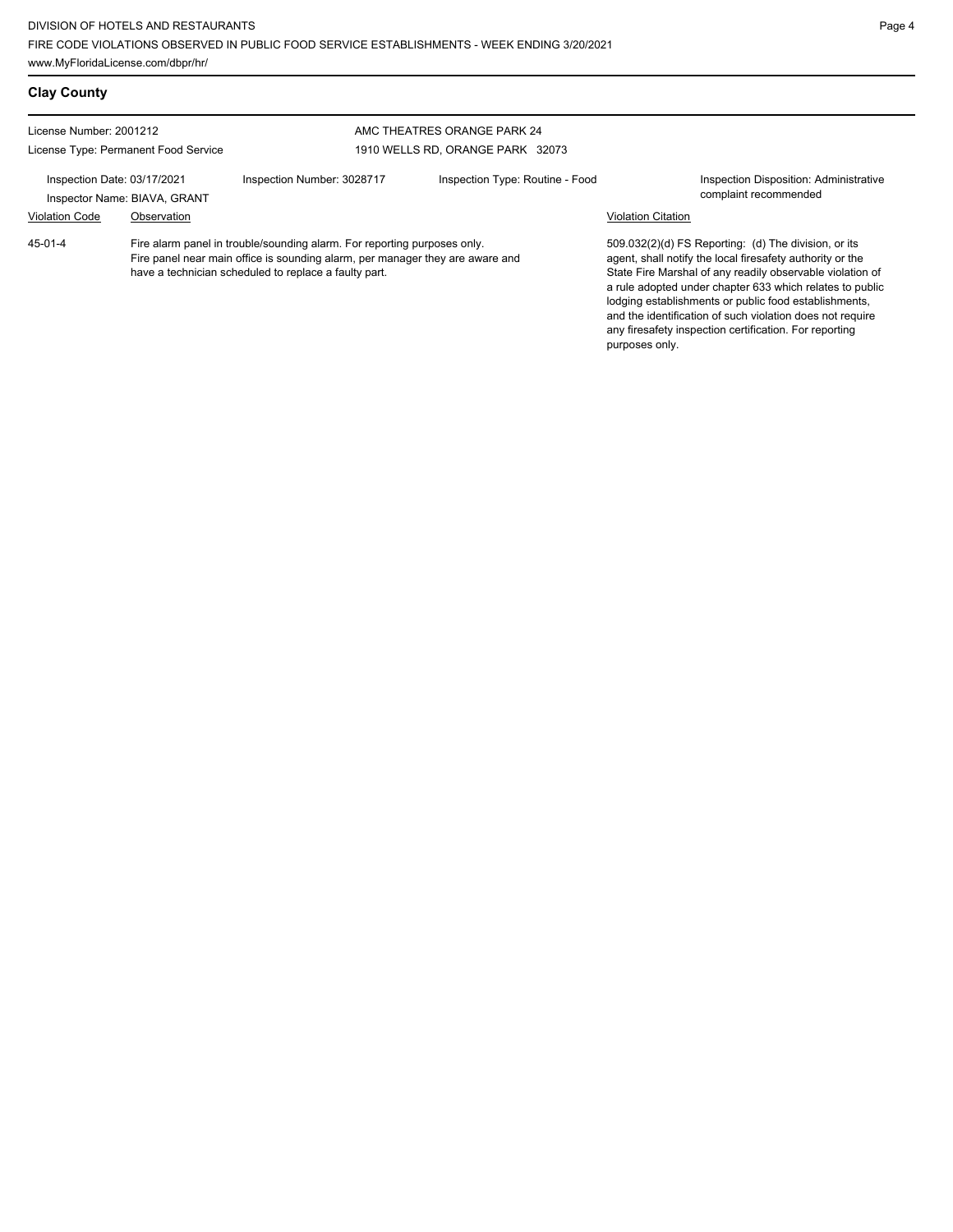| <b>Dade County</b>                                                                                                                                                                           |                                      |                                                                                                                                                                     |                                                                                                                                                                                                                                                                                                     |                                                                                                                                                                                                                                                                                                                                                                                                                                              |  |  |
|----------------------------------------------------------------------------------------------------------------------------------------------------------------------------------------------|--------------------------------------|---------------------------------------------------------------------------------------------------------------------------------------------------------------------|-----------------------------------------------------------------------------------------------------------------------------------------------------------------------------------------------------------------------------------------------------------------------------------------------------|----------------------------------------------------------------------------------------------------------------------------------------------------------------------------------------------------------------------------------------------------------------------------------------------------------------------------------------------------------------------------------------------------------------------------------------------|--|--|
| License Number: 2336751                                                                                                                                                                      |                                      | <b>OKAMI</b>                                                                                                                                                        |                                                                                                                                                                                                                                                                                                     |                                                                                                                                                                                                                                                                                                                                                                                                                                              |  |  |
|                                                                                                                                                                                              | License Type: Permanent Food Service |                                                                                                                                                                     | 156 NE 41 ST, MIAMI 33137                                                                                                                                                                                                                                                                           |                                                                                                                                                                                                                                                                                                                                                                                                                                              |  |  |
| Inspection Date: 03/16/2021                                                                                                                                                                  | Inspector Name: SEYBA, JAMES         | Inspection Number: 3072173                                                                                                                                          | Inspection Type: Routine - Food                                                                                                                                                                                                                                                                     | Inspection Disposition: Inspection<br>Completed - No Further Action                                                                                                                                                                                                                                                                                                                                                                          |  |  |
| <b>Violation Code</b>                                                                                                                                                                        | Observation                          |                                                                                                                                                                     |                                                                                                                                                                                                                                                                                                     | <b>Violation Citation</b>                                                                                                                                                                                                                                                                                                                                                                                                                    |  |  |
| $48 - 04 - 4$                                                                                                                                                                                | On-Site**                            | Propane tank (larger than 2.7 lb. water capacity/1 lb. gas capacity) located inside<br>of the building. For reporting purposes only. Employee removed. ** Corrected |                                                                                                                                                                                                                                                                                                     | 509.032(2)(d) FS Reporting: (d) The division, or its<br>agent, shall notify the local firesafety authority or the<br>State Fire Marshal of any readily observable violation of<br>a rule adopted under chapter 633 which relates to public<br>lodging establishments or public food establishments,<br>and the identification of such violation does not require<br>any firesafety inspection certification. For reporting<br>purposes only. |  |  |
| License Number: 2334217                                                                                                                                                                      |                                      | <b>GRILL HOUSE</b>                                                                                                                                                  |                                                                                                                                                                                                                                                                                                     |                                                                                                                                                                                                                                                                                                                                                                                                                                              |  |  |
|                                                                                                                                                                                              | License Type: Permanent Food Service |                                                                                                                                                                     | 976 ARTHUR GODFREY RD, MIAMI BEACH 33140                                                                                                                                                                                                                                                            |                                                                                                                                                                                                                                                                                                                                                                                                                                              |  |  |
| Inspection Date: 03/16/2021<br>Inspector Name: UNZAGA, MILADYS                                                                                                                               |                                      | Inspection Number: 3037087                                                                                                                                          | Inspection Type: Routine - Food                                                                                                                                                                                                                                                                     | Inspection Disposition: Inspection<br>Completed - No Further Action                                                                                                                                                                                                                                                                                                                                                                          |  |  |
| <b>Violation Code</b>                                                                                                                                                                        | Observation                          |                                                                                                                                                                     |                                                                                                                                                                                                                                                                                                     | <b>Violation Citation</b>                                                                                                                                                                                                                                                                                                                                                                                                                    |  |  |
| Propane tank (larger than 2.7 lb. water capacity/1 lb. gas capacity) located inside<br>48-04-4<br>of the building. For reporting purposes only. Observed propane tank by the ice<br>machine. |                                      |                                                                                                                                                                     | 509.032(2)(d) FS Reporting: (d) The division, or its<br>agent, shall notify the local firesafety authority or the<br>State Fire Marshal of any readily observable violation of<br>a rule adopted under chapter 633 which relates to public<br>lodging establishments or public food establishments, |                                                                                                                                                                                                                                                                                                                                                                                                                                              |  |  |

and the identification of such violation does not require any firesafety inspection certification. For reporting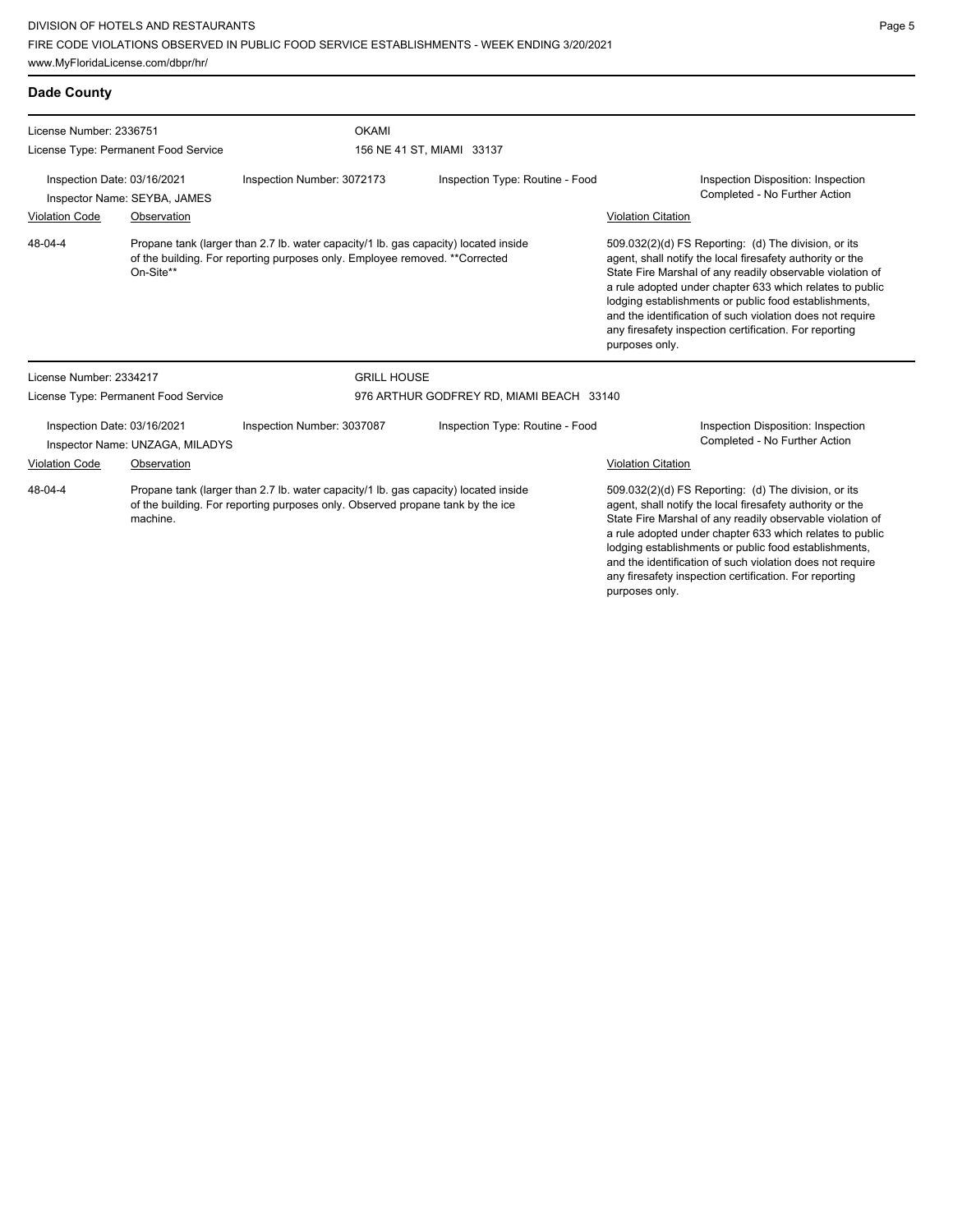| <b>Flagler County</b>                                      |             |                                                                                                                                               |                                     |                           |                                                                                                                                                                                                                                                                                                                                                                                                            |
|------------------------------------------------------------|-------------|-----------------------------------------------------------------------------------------------------------------------------------------------|-------------------------------------|---------------------------|------------------------------------------------------------------------------------------------------------------------------------------------------------------------------------------------------------------------------------------------------------------------------------------------------------------------------------------------------------------------------------------------------------|
| License Number: 2800484                                    |             | <b>BURGER KING</b>                                                                                                                            |                                     |                           |                                                                                                                                                                                                                                                                                                                                                                                                            |
| License Type: Permanent Food Service                       |             |                                                                                                                                               | 6115 E HWY 100, FLAGLER BEACH 32136 |                           |                                                                                                                                                                                                                                                                                                                                                                                                            |
| Inspection Date: 03/15/2021<br>Inspector Name: GOSAI, MATT |             | Inspection Number: 3079507                                                                                                                    | Inspection Type: Complaint Full     |                           | Inspection Disposition: Warning<br>Issued                                                                                                                                                                                                                                                                                                                                                                  |
| <b>Violation Code</b>                                      | Observation |                                                                                                                                               |                                     | <b>Violation Citation</b> |                                                                                                                                                                                                                                                                                                                                                                                                            |
| 46-01-4                                                    |             | Marked exit/path to marked exit blocked. For reporting purposes only.<br>Rear. Exit blocked by boxes. Moved by manager. **Corrected On-Site** |                                     | reporting purposes only.  | 61C-1.004(9) FAC Reporting: (9) Means of access,<br>including entrances, halls, and stairways, must permit<br>unobstructed travel at all times and shall be clean.<br>ventilated and well-lighted day and night. Hall and stair<br>runners shall be kept in good condition. Railways, as<br>defined in 61C-1.001(23), F.A.C., shall be installed on<br>all stairways and around all porches and steps. For |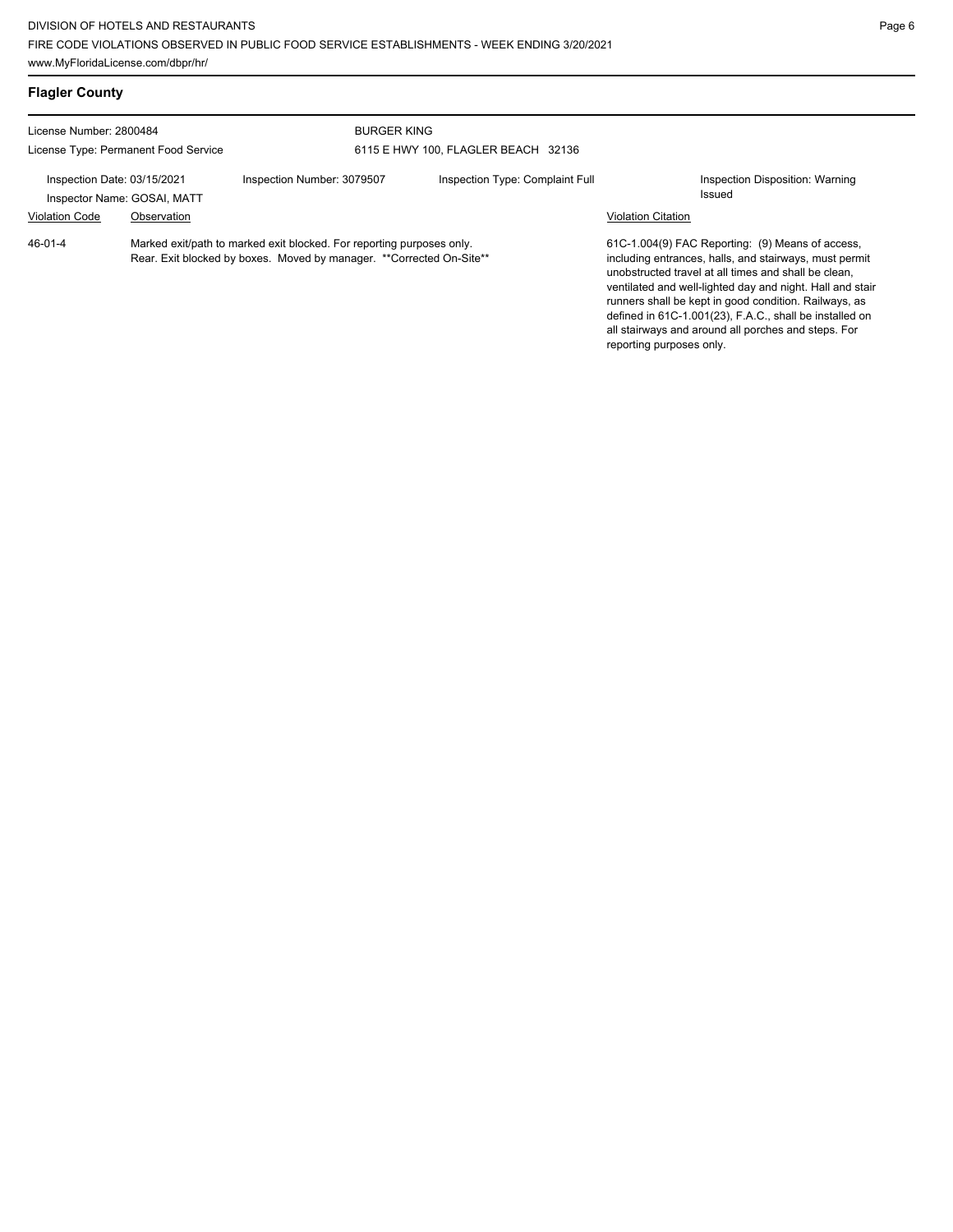www.MyFloridaLicense.com/dbpr/hr/

|--|--|

lodging establishments or public food establishments, and the identification of such violation does not require any firesafety inspection certification. For reporting

| <b>Hillsborough County</b>                                                                                                                                            |                                              |                                                                                  |                                                                                                                                                                                                                                            |                           |                                                                                                                                                                                                             |
|-----------------------------------------------------------------------------------------------------------------------------------------------------------------------|----------------------------------------------|----------------------------------------------------------------------------------|--------------------------------------------------------------------------------------------------------------------------------------------------------------------------------------------------------------------------------------------|---------------------------|-------------------------------------------------------------------------------------------------------------------------------------------------------------------------------------------------------------|
| License Number: 3906626                                                                                                                                               |                                              |                                                                                  | PLANT CITY HOMESTYLE BUFFET                                                                                                                                                                                                                |                           |                                                                                                                                                                                                             |
|                                                                                                                                                                       | License Type: Permanent Food Service         |                                                                                  | 1914 JAMES L REDMAN PKWY, PLANT CITY 33563                                                                                                                                                                                                 |                           |                                                                                                                                                                                                             |
| Inspection Date: 03/18/2021                                                                                                                                           | Inspector Name: LEWIS, RICKY                 | Inspection Number: 3079952                                                       | Inspection Type: Complaint Full                                                                                                                                                                                                            |                           | Inspection Disposition: Inspection<br>Completed - No Further Action                                                                                                                                         |
| <b>Violation Code</b>                                                                                                                                                 | Observation                                  |                                                                                  |                                                                                                                                                                                                                                            | <b>Violation Citation</b> |                                                                                                                                                                                                             |
| 49-02-4                                                                                                                                                               | only.                                        | Flammables stored/debris present in dry food storage area For reporting purposes |                                                                                                                                                                                                                                            |                           | 61C-1.004(6) FAC Reporting: (6) Attics, basements,<br>boiler rooms, meter rooms, laundry rooms, and storage<br>rooms shall be kept clean and free of debris and<br>flammables. For reporting purposes only. |
| License Number: 3953079                                                                                                                                               |                                              | <b>LATINO SPOT</b>                                                               |                                                                                                                                                                                                                                            |                           |                                                                                                                                                                                                             |
|                                                                                                                                                                       | License Type: Mobile Food Dispensing Vehicle |                                                                                  | 7209 E HILLSBOROUGH AVE, TAMPA 33610                                                                                                                                                                                                       |                           |                                                                                                                                                                                                             |
| Inspection Date: 03/18/2021                                                                                                                                           | Inspector Name: KOWAL, KYLE                  | Inspection Number: 1234779                                                       | Inspection Type: Food-Licensing Inspection                                                                                                                                                                                                 |                           | Inspection Disposition: Inspection<br>Completed - No Further Action                                                                                                                                         |
| <b>Violation Code</b>                                                                                                                                                 | Observation                                  |                                                                                  |                                                                                                                                                                                                                                            | <b>Violation Citation</b> |                                                                                                                                                                                                             |
| 45-04-4<br>Use of cooking equipment producing grease laden vapors/smoke with no hood<br>suppression system installed. Notified Fire AHJ. For reporting purposes only. |                                              |                                                                                  | 509.032(2)(d) FS Reporting: (d) The division, or its<br>agent, shall notify the local firesafety authority or the<br>State Fire Marshal of any readily observable violation of<br>a rule adopted under chapter 633 which relates to public |                           |                                                                                                                                                                                                             |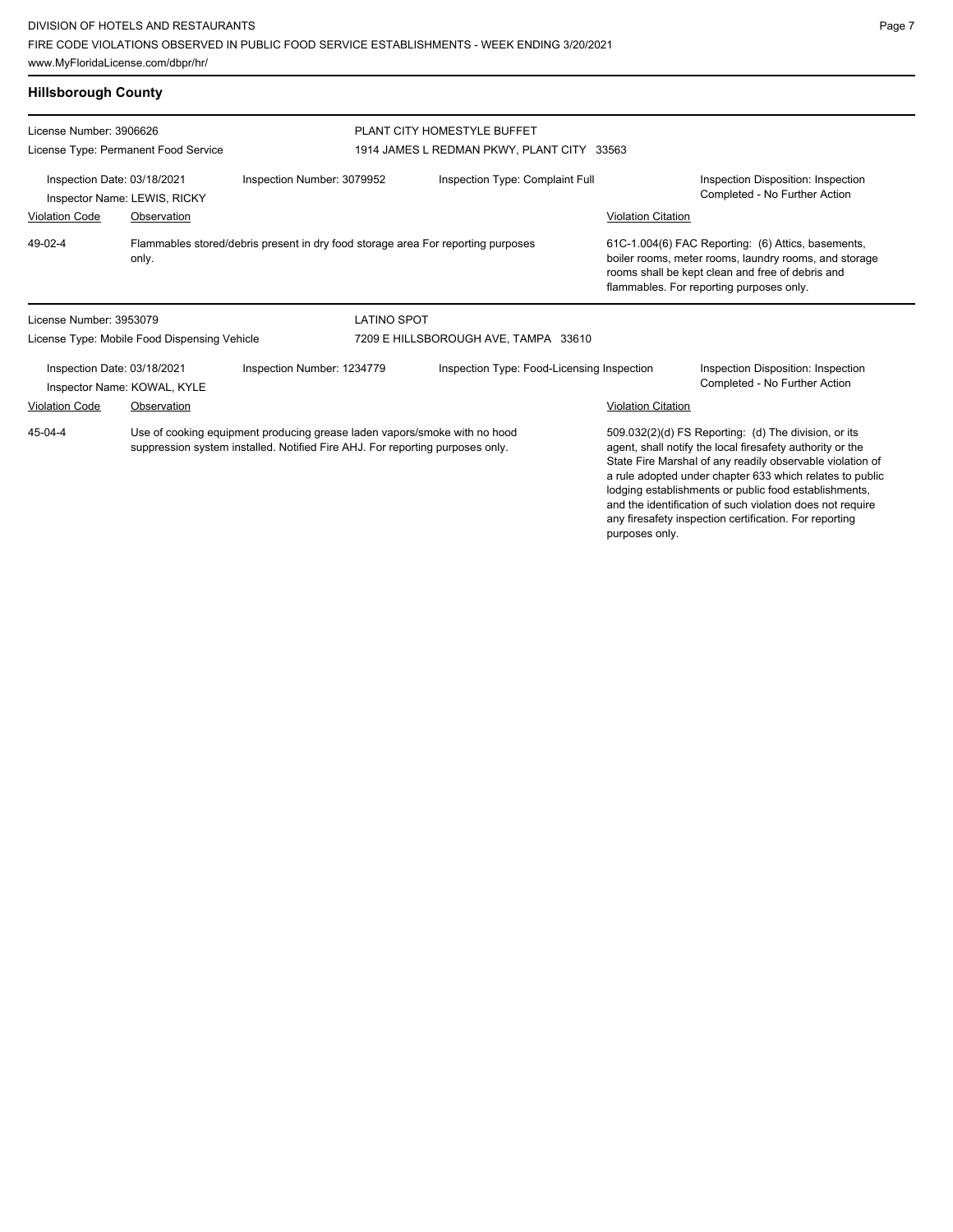## DIVISION OF HOTELS AND RESTAURANTS FIRE CODE VIOLATIONS OBSERVED IN PUBLIC FOOD SERVICE ESTABLISHMENTS - WEEK ENDING 3/20/2021

www.MyFloridaLicense.com/dbpr/hr/

| <b>Leon County</b>                                                                            |             |                                                                                                                                                     |                                        |                                                                                                                                                                                                                                                                                                                                                                                                                                              |  |  |  |
|-----------------------------------------------------------------------------------------------|-------------|-----------------------------------------------------------------------------------------------------------------------------------------------------|----------------------------------------|----------------------------------------------------------------------------------------------------------------------------------------------------------------------------------------------------------------------------------------------------------------------------------------------------------------------------------------------------------------------------------------------------------------------------------------------|--|--|--|
| License Number: 4702758                                                                       |             |                                                                                                                                                     | <b>MASA</b>                            |                                                                                                                                                                                                                                                                                                                                                                                                                                              |  |  |  |
| License Type: Permanent Food Service                                                          |             |                                                                                                                                                     | 1650 N MONROE ST, TALLAHASSEE 32303    |                                                                                                                                                                                                                                                                                                                                                                                                                                              |  |  |  |
| Inspection Date: 03/18/2021<br>Inspection Number: 3080045<br>Inspector Name: TRUESDALE, CHRIS |             |                                                                                                                                                     | Inspection Type: Complaint Partial     | Inspection Disposition: Inspection<br>Completed - No Further Action                                                                                                                                                                                                                                                                                                                                                                          |  |  |  |
| <b>Violation Code</b>                                                                         | Observation |                                                                                                                                                     |                                        | <b>Violation Citation</b>                                                                                                                                                                                                                                                                                                                                                                                                                    |  |  |  |
| 47-03-4                                                                                       |             | Observed electrical wiring in disrepair. For reporting purposes only. Observed<br>electrical wiring from ceiling hanging down in ware washing area. |                                        | 509.032(2)(d) FS Reporting: (d) The division, or its<br>agent, shall notify the local firesafety authority or the<br>State Fire Marshal of any readily observable violation of<br>a rule adopted under chapter 633 which relates to public<br>lodging establishments or public food establishments,<br>and the identification of such violation does not require<br>any firesafety inspection certification. For reporting<br>purposes only. |  |  |  |
| License Number: 4703157                                                                       |             |                                                                                                                                                     | <b>RELISH - BIG TASTY BURGERS #1</b>   |                                                                                                                                                                                                                                                                                                                                                                                                                                              |  |  |  |
| License Type: Permanent Food Service                                                          |             |                                                                                                                                                     | 1935 W TENNESSEE ST, TALLAHASSEE 32304 |                                                                                                                                                                                                                                                                                                                                                                                                                                              |  |  |  |
| Inspection Date: 03/15/2021<br>Inspector Name: LYNN, NICKOLAS                                 |             | Inspection Number: 3067621                                                                                                                          | Inspection Type: Routine - Food        | Inspection Disposition: Inspection<br>Completed - No Further Action                                                                                                                                                                                                                                                                                                                                                                          |  |  |  |

Portable fire extinguisher gauge in red zone. For reporting purposes only. K class in overcharge zone. 45-02-4

Violation Code Observation Violation Citation 509.032(2)(d) FS Reporting: (d) The division, or its agent, shall notify the local firesafety authority or the State Fire Marshal of any readily observable violation of a rule adopted under chapter 633 which relates to public lodging establishments or public food establishments, and the identification of such violation does not require any firesafety inspection certification. For reporting purposes only.

License Number: 4703387 License Type: Permanent Food Service PANDA EXPRESS #1873 1410 W TENNESSEE ST, TALLAHASSEE 32304 Inspection Date: 03/15/2021 Inspection Number: 3066319 Inspection Type: Routine - Food Inspection Disposition: Inspection Inspector Name: LYNN, NICKOLAS Completed - No Further Action Violation Code Observation Violation Citation Portable fire extinguisher gauge in red zone. For reporting purposes only. K class in recharge. 509.032(2)(d) FS Reporting: (d) The division, or its 45-02-4

agent, shall notify the local firesafety authority or the State Fire Marshal of any readily observable violation of a rule adopted under chapter 633 which relates to public lodging establishments or public food establishments, and the identification of such violation does not require any firesafety inspection certification. For reporting purposes only.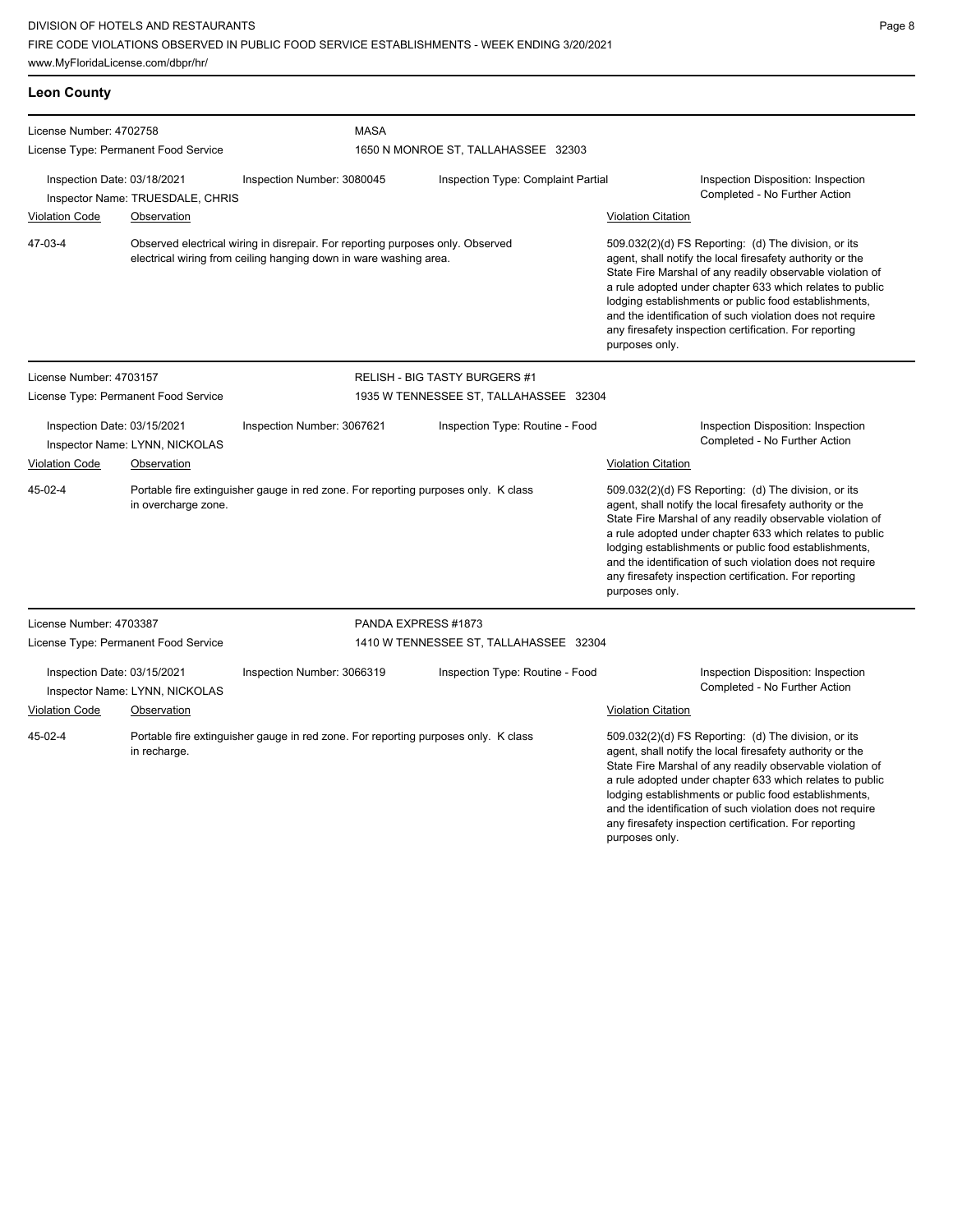| <b>Orange County</b>        |                                      |                                                                                                                                                                                                                                                  |                                                                                                                                                                                                                                                                                                                                                                                                                                              |                                                                                                                                                                                                                                                                                                                                                                                                                                              |
|-----------------------------|--------------------------------------|--------------------------------------------------------------------------------------------------------------------------------------------------------------------------------------------------------------------------------------------------|----------------------------------------------------------------------------------------------------------------------------------------------------------------------------------------------------------------------------------------------------------------------------------------------------------------------------------------------------------------------------------------------------------------------------------------------|----------------------------------------------------------------------------------------------------------------------------------------------------------------------------------------------------------------------------------------------------------------------------------------------------------------------------------------------------------------------------------------------------------------------------------------------|
| License Number: 5800323     | License Type: Permanent Food Service |                                                                                                                                                                                                                                                  | <b>REEL FISH COASTAL KITCHEN &amp; BAR</b><br>1234 N ORANGE AVE, WINTER PARK 32789                                                                                                                                                                                                                                                                                                                                                           |                                                                                                                                                                                                                                                                                                                                                                                                                                              |
| Inspection Date: 03/17/2021 | Inspector Name: MONTGOMERY, DOREEN   | Inspection Number: 3063056                                                                                                                                                                                                                       | Inspection Type: Routine - Food                                                                                                                                                                                                                                                                                                                                                                                                              | Inspection Disposition: Inspection<br>Completed - No Further Action                                                                                                                                                                                                                                                                                                                                                                          |
| <b>Violation Code</b>       | Observation                          |                                                                                                                                                                                                                                                  |                                                                                                                                                                                                                                                                                                                                                                                                                                              | <b>Violation Citation</b>                                                                                                                                                                                                                                                                                                                                                                                                                    |
| 48-04-4                     |                                      | Propane tank (larger than 2.7 lb. water capacity/1 lb. gas capacity) located inside<br>of the building. For reporting purposes only, 3 propane tanks in back dry storage<br>building, operator removed tanks from building **Corrected On-Site** | 509.032(2)(d) FS Reporting: (d) The division, or its<br>agent, shall notify the local firesafety authority or the<br>State Fire Marshal of any readily observable violation of<br>a rule adopted under chapter 633 which relates to public<br>lodging establishments or public food establishments,<br>and the identification of such violation does not require<br>any firesafety inspection certification. For reporting<br>purposes only. |                                                                                                                                                                                                                                                                                                                                                                                                                                              |
| License Number: 5814057     |                                      | COCO                                                                                                                                                                                                                                             |                                                                                                                                                                                                                                                                                                                                                                                                                                              |                                                                                                                                                                                                                                                                                                                                                                                                                                              |
|                             | License Type: Permanent Food Service |                                                                                                                                                                                                                                                  | 100 S EOLA DR UNIT 104, ORLANDO 32801                                                                                                                                                                                                                                                                                                                                                                                                        |                                                                                                                                                                                                                                                                                                                                                                                                                                              |
| Inspection Date: 03/16/2021 | Inspector Name: MONTESANO, MISTI     | Inspection Number: 2994902                                                                                                                                                                                                                       | Inspection Type: Routine - Food                                                                                                                                                                                                                                                                                                                                                                                                              | Inspection Disposition: Warning<br>Issued                                                                                                                                                                                                                                                                                                                                                                                                    |
| <b>Violation Code</b>       | Observation                          |                                                                                                                                                                                                                                                  |                                                                                                                                                                                                                                                                                                                                                                                                                                              | <b>Violation Citation</b>                                                                                                                                                                                                                                                                                                                                                                                                                    |
| 48-04-4                     | - stored next to back door           | Propane tank (larger than 2.7 lb. water capacity/1 lb. gas capacity) located inside<br>of the building. For reporting purposes only.                                                                                                             |                                                                                                                                                                                                                                                                                                                                                                                                                                              | 509.032(2)(d) FS Reporting: (d) The division, or its<br>agent, shall notify the local firesafety authority or the<br>State Fire Marshal of any readily observable violation of<br>a rule adopted under chapter 633 which relates to public<br>lodging establishments or public food establishments,<br>and the identification of such violation does not require<br>any firesafety inspection certification. For reporting<br>purposes only. |
| License Number: 5808867     |                                      |                                                                                                                                                                                                                                                  | LA LECHONERA EL BARRIO                                                                                                                                                                                                                                                                                                                                                                                                                       |                                                                                                                                                                                                                                                                                                                                                                                                                                              |
|                             | License Type: Permanent Food Service |                                                                                                                                                                                                                                                  | 435 N SEMORAN BLVD, ORLANDO 32807                                                                                                                                                                                                                                                                                                                                                                                                            |                                                                                                                                                                                                                                                                                                                                                                                                                                              |
| Inspection Date: 03/15/2021 | Inspector Name: HENRY, KRISTINA      | Inspection Number: 3035001                                                                                                                                                                                                                       | Inspection Type: Routine - Food                                                                                                                                                                                                                                                                                                                                                                                                              | Inspection Disposition: Warning<br>Issued                                                                                                                                                                                                                                                                                                                                                                                                    |
| <b>Violation Code</b>       | Observation                          |                                                                                                                                                                                                                                                  |                                                                                                                                                                                                                                                                                                                                                                                                                                              | <b>Violation Citation</b>                                                                                                                                                                                                                                                                                                                                                                                                                    |
| 45-04-4                     |                                      | Use of cooking equipment producing grease laden vapors/smoke with no hood<br>suppression system installed. Notified Fire AHJ. For reporting purposes only.<br>Cooking eggs on a grill to order in front counter area behind steam well.          |                                                                                                                                                                                                                                                                                                                                                                                                                                              | 509.032(2)(d) FS Reporting: (d) The division, or its<br>agent, shall notify the local firesafety authority or the<br>State Fire Marshal of any readily observable violation of<br>a rule adopted under chapter 633 which relates to public<br>lodging establishments or public food establishments,<br>and the identification of such violation does not require<br>any firesafety inspection certification. For reporting<br>purposes only. |
| License Number: 5813147     |                                      | ICE & BITES CAFE                                                                                                                                                                                                                                 |                                                                                                                                                                                                                                                                                                                                                                                                                                              |                                                                                                                                                                                                                                                                                                                                                                                                                                              |
|                             | License Type: Permanent Food Service |                                                                                                                                                                                                                                                  | 3402 TECHNOLOGICAL AVE #220, ORLANDO 32817                                                                                                                                                                                                                                                                                                                                                                                                   |                                                                                                                                                                                                                                                                                                                                                                                                                                              |
| Inspection Date: 03/17/2021 | Inspector Name: DIOP, DONALD         | Inspection Number: 3041031                                                                                                                                                                                                                       | Inspection Type: Routine - Food                                                                                                                                                                                                                                                                                                                                                                                                              | Inspection Disposition: Warning<br>Issued                                                                                                                                                                                                                                                                                                                                                                                                    |
| <b>Violation Code</b>       | <b>Observation</b>                   |                                                                                                                                                                                                                                                  |                                                                                                                                                                                                                                                                                                                                                                                                                                              | <b>Violation Citation</b>                                                                                                                                                                                                                                                                                                                                                                                                                    |
| 46-01-4                     |                                      | Marked exit/path to marked exit blocked. For reporting purposes only. Rolling cart<br>impeding access to rear exit door. ** Corrected On-Site**                                                                                                  |                                                                                                                                                                                                                                                                                                                                                                                                                                              | 61C-1.004(9) FAC Reporting: (9) Means of access,<br>including entrances, halls, and stairways, must permit<br>unobstructed travel at all times and shall be clean,<br>ventilated and well-lighted day and night. Hall and stair<br>runners shall be kept in good condition. Railways, as<br>defined in 61C-1.001(23), F.A.C., shall be installed on<br>all stairways and around all porches and steps. For<br>reporting purposes only.       |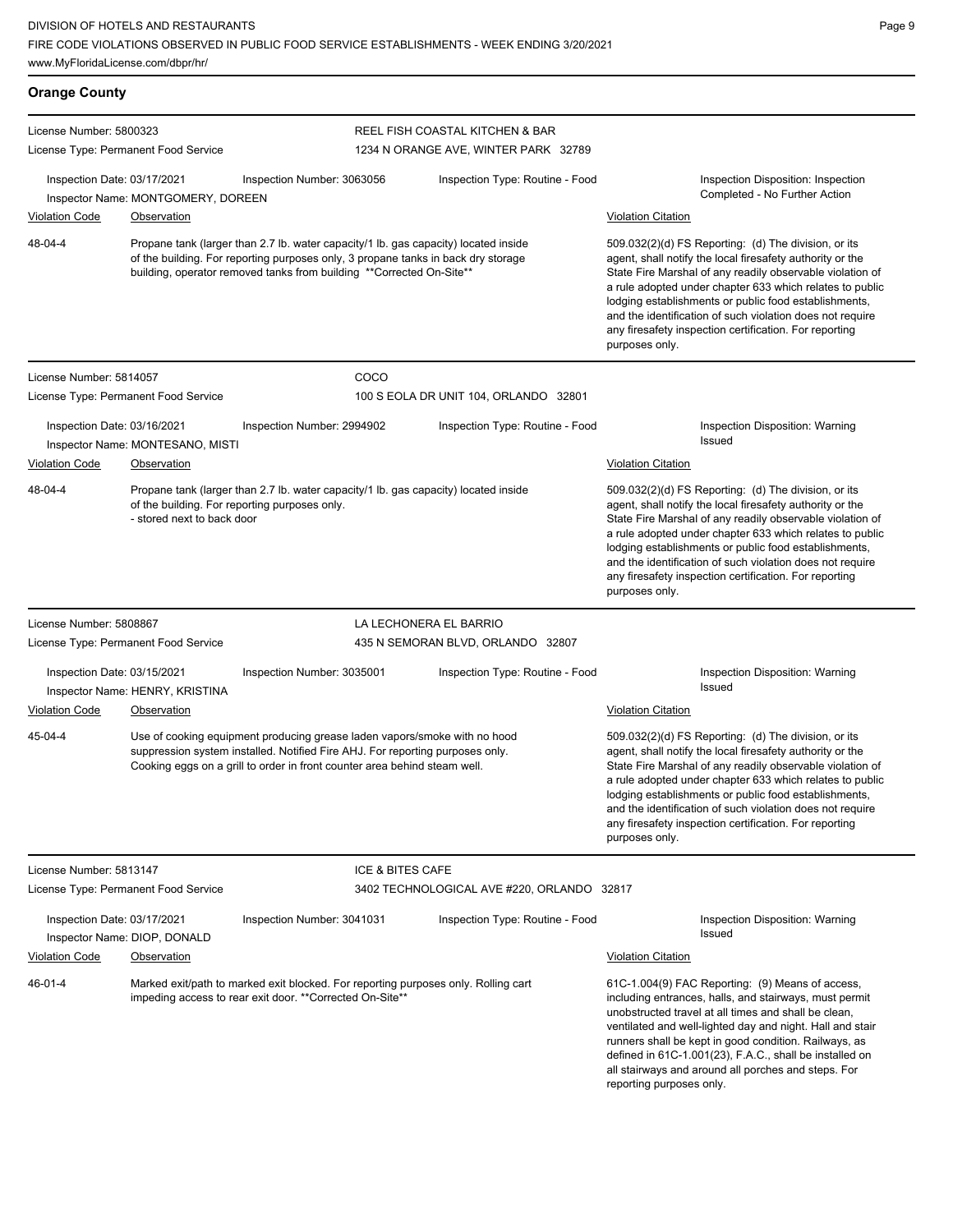www.MyFloridaLicense.com/dbpr/hr/

and the identification of such violation does not require any firesafety inspection certification. For reporting

| <b>Orange County</b>                                                                                  |                                      |                                                                                                                                                            |                                 |                                                                                                                                                                                                                                                                                                                                                                                                                                                                     |  |  |
|-------------------------------------------------------------------------------------------------------|--------------------------------------|------------------------------------------------------------------------------------------------------------------------------------------------------------|---------------------------------|---------------------------------------------------------------------------------------------------------------------------------------------------------------------------------------------------------------------------------------------------------------------------------------------------------------------------------------------------------------------------------------------------------------------------------------------------------------------|--|--|
| License Number: 5813014                                                                               |                                      |                                                                                                                                                            | <b>ANTILLE'S CUISINE</b>        |                                                                                                                                                                                                                                                                                                                                                                                                                                                                     |  |  |
| License Type: Permanent Food Service<br>Inspection Date: 03/18/2021<br>Inspector Name: GREENE, MARVIN |                                      | 2798 N HIAWASSEE RD, ORLANDO 32818<br>Inspection Number: 3047703<br>Inspection Type: Routine - Food                                                        |                                 | Inspection Disposition: Inspection<br>Completed - No Further Action                                                                                                                                                                                                                                                                                                                                                                                                 |  |  |
| <b>Violation Code</b><br>$46 - 01 - 4$                                                                | Observation<br>restroom hallway.     | Marked exit/path to marked exit blocked. For reporting purposes only. Door in                                                                              |                                 | <b>Violation Citation</b><br>61C-1.004(9) FAC Reporting: (9) Means of access,<br>including entrances, halls, and stairways, must permit<br>unobstructed travel at all times and shall be clean.<br>ventilated and well-lighted day and night. Hall and stair<br>runners shall be kept in good condition. Railways, as<br>defined in 61C-1.001(23), F.A.C., shall be installed on<br>all stairways and around all porches and steps. For<br>reporting purposes only. |  |  |
| License Number: 5807118                                                                               |                                      |                                                                                                                                                            | <b>BOI BRAZIL CHURRASCARIA</b>  |                                                                                                                                                                                                                                                                                                                                                                                                                                                                     |  |  |
|                                                                                                       | License Type: Permanent Food Service | 5668 INTERNATIONAL DR, ORLANDO 32819                                                                                                                       |                                 |                                                                                                                                                                                                                                                                                                                                                                                                                                                                     |  |  |
| Inspection Date: 03/17/2021                                                                           | Inspector Name: KOSTELNY, ROGER      | Inspection Number: 3070397                                                                                                                                 | Inspection Type: Routine - Food | Inspection Disposition: Inspection<br>Completed - No Further Action                                                                                                                                                                                                                                                                                                                                                                                                 |  |  |
| <b>Violation Code</b>                                                                                 | Observation                          |                                                                                                                                                            |                                 | <b>Violation Citation</b>                                                                                                                                                                                                                                                                                                                                                                                                                                           |  |  |
| 48-04-4                                                                                               |                                      | Propane tank (larger than 2.7 lb. water capacity/1 lb. gas capacity) located inside<br>of the building. For reporting purposes only. **Corrected On-Site** |                                 | 509.032(2)(d) FS Reporting: (d) The division, or its<br>agent, shall notify the local firesafety authority or the<br>State Fire Marshal of any readily observable violation of<br>a rule adopted under chapter 633 which relates to public<br>lodging establishments or public food establishments,                                                                                                                                                                 |  |  |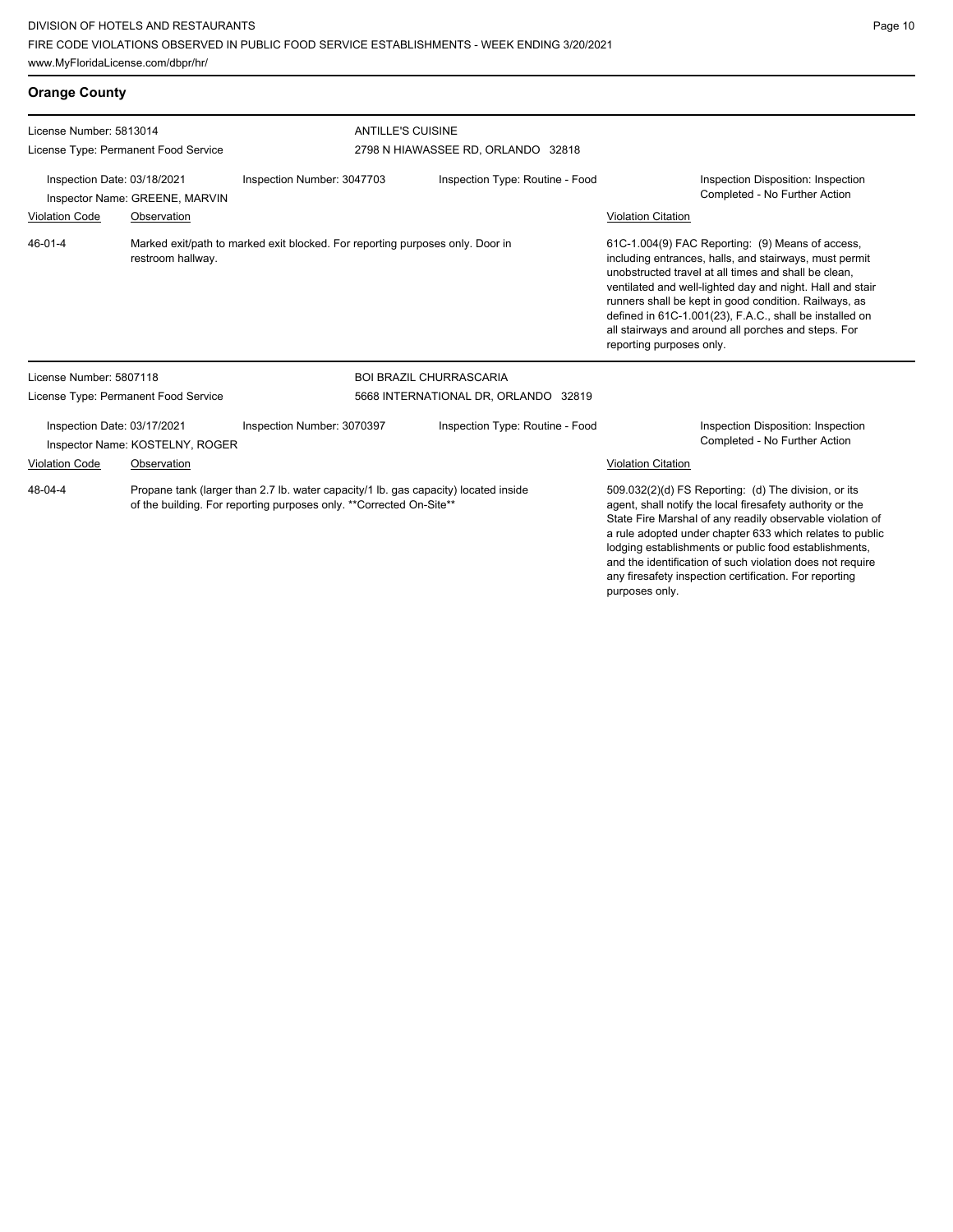**Osceola County**

posted in the boiler room. For reporting purposes only.

| License Number: 5911218                                        |                                                |                                                                                                                                                                                                                                           | ROSIE CARIBBEAN RESTAURANT LLC           |                                                                                                                                                                                                                                                                                                                                                                                                                                              |  |
|----------------------------------------------------------------|------------------------------------------------|-------------------------------------------------------------------------------------------------------------------------------------------------------------------------------------------------------------------------------------------|------------------------------------------|----------------------------------------------------------------------------------------------------------------------------------------------------------------------------------------------------------------------------------------------------------------------------------------------------------------------------------------------------------------------------------------------------------------------------------------------|--|
|                                                                | License Type: Permanent Food Service           |                                                                                                                                                                                                                                           | 704 N MAIN ST, KISSIMMEE 34744           |                                                                                                                                                                                                                                                                                                                                                                                                                                              |  |
| Inspection Date: 03/17/2021<br>Inspector Name: BORRERO, AUDREY |                                                | Inspection Number: 3079681                                                                                                                                                                                                                | Inspection Type: Complaint Full          | Inspection Disposition: Call Back -<br>Complied                                                                                                                                                                                                                                                                                                                                                                                              |  |
| <b>Violation Code</b>                                          | Observation                                    |                                                                                                                                                                                                                                           |                                          | <b>Violation Citation</b>                                                                                                                                                                                                                                                                                                                                                                                                                    |  |
| 45-04-4                                                        | AHJ. For reporting purposes only.              | - From initial inspection : Use of cooking equipment producing grease laden<br>vapors/smoke with hood not working, suppression system installed. Notified Fire<br>Not working. - From follow-up inspection 2021-03-17: ** Time Extended** |                                          | 509.032(2)(d) FS Reporting: (d) The division, or its<br>agent, shall notify the local firesafety authority or the<br>State Fire Marshal of any readily observable violation of<br>a rule adopted under chapter 633 which relates to public<br>lodging establishments or public food establishments,<br>and the identification of such violation does not require<br>any firesafety inspection certification. For reporting<br>purposes only. |  |
| $45 - 04 - 4$                                                  | only.<br>Not working.                          | Use of cooking equipment producing grease laden vapors/smoke with hood not<br>working, suppression system installed. Notified Fire AHJ. For reporting purposes                                                                            |                                          | 509.032(2)(d) FS Reporting: (d) The division, or its<br>agent, shall notify the local firesafety authority or the<br>State Fire Marshal of any readily observable violation of<br>a rule adopted under chapter 633 which relates to public<br>lodging establishments or public food establishments,<br>and the identification of such violation does not require<br>any firesafety inspection certification. For reporting<br>purposes only. |  |
| License Number: 5911668                                        |                                                |                                                                                                                                                                                                                                           | <b>GRAND HOTEL KISSIMMEE - BREAKFAST</b> |                                                                                                                                                                                                                                                                                                                                                                                                                                              |  |
|                                                                | License Type: Permanent Food Service           |                                                                                                                                                                                                                                           | 3104 PARKWAY BOULEVARD, KISSIMMEE 34747  |                                                                                                                                                                                                                                                                                                                                                                                                                                              |  |
| Inspection Date: 03/15/2021<br><b>Violation Code</b>           | Inspector Name: BELTRAN, SANDRA<br>Observation | Inspection Number: 3077552                                                                                                                                                                                                                | Inspection Type: Routine - Food          | Inspection Disposition: Inspection<br>Completed - No Further Action<br><b>Violation Citation</b>                                                                                                                                                                                                                                                                                                                                             |  |
| 48-01-5                                                        | For reporting purposes only.                   | No current insurance inspector boiler report or boiler certificate available for boiler.                                                                                                                                                  |                                          | 61C-1.004(9) FAC Reporting: (9) Heating and<br>ventilation - The heating and ventilation system shall be<br>kept in good repair or be installed to maintain a<br>minimum of 68 degrees Fahrenheit throughout the<br>building. The insurance inspectors boiler report is<br>required annually for power boilers and high<br>pressure/high temperature boilers and biannually for low<br>pressure steam or vapor heating boilers and shall be  |  |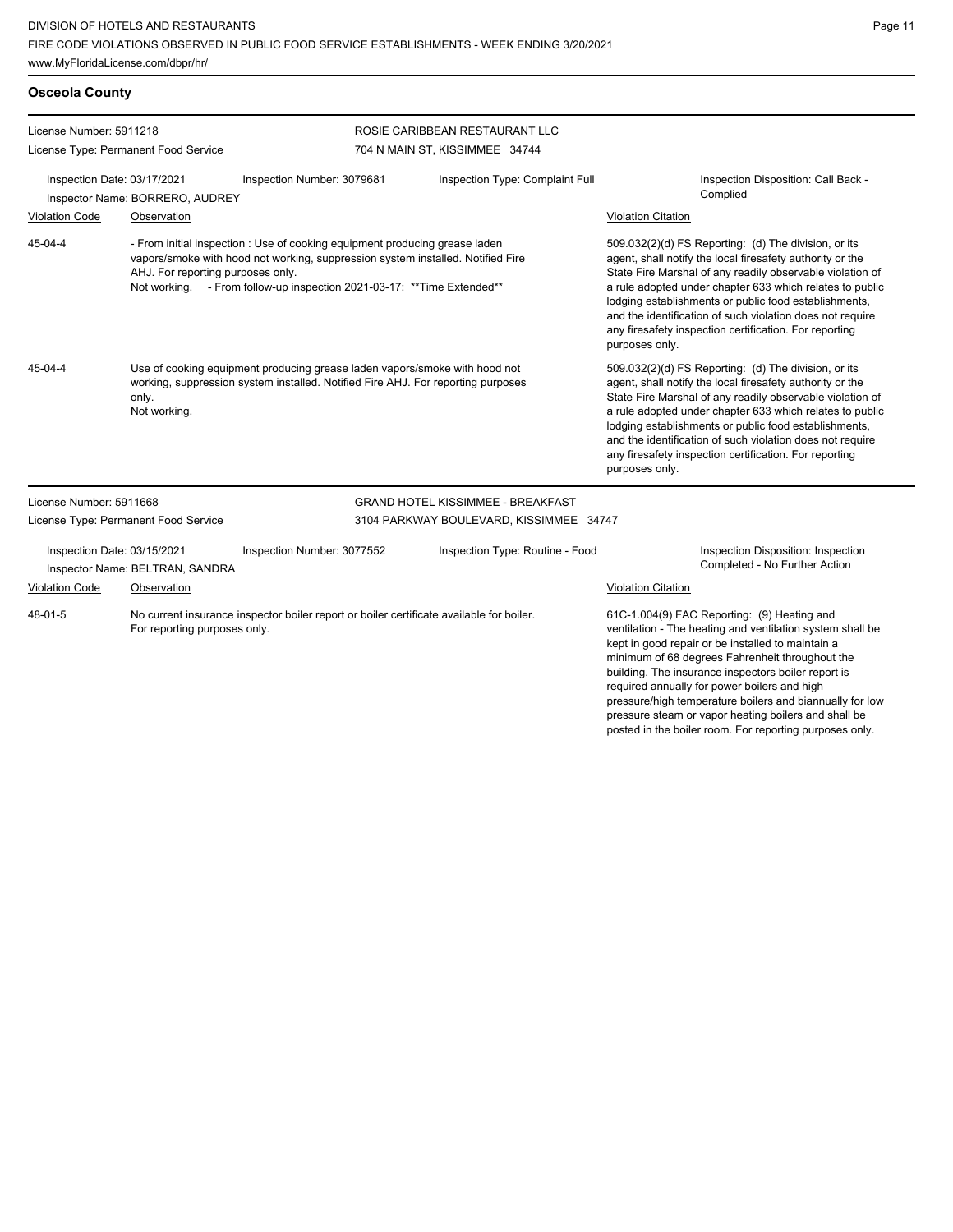| <b>Polk County</b>                                              |                                                  |                                                                                                                                                                                                                                                |                                                                             |                           |                                                                                                                                                                                                                                                                                                                                                                                                                            |
|-----------------------------------------------------------------|--------------------------------------------------|------------------------------------------------------------------------------------------------------------------------------------------------------------------------------------------------------------------------------------------------|-----------------------------------------------------------------------------|---------------------------|----------------------------------------------------------------------------------------------------------------------------------------------------------------------------------------------------------------------------------------------------------------------------------------------------------------------------------------------------------------------------------------------------------------------------|
| License Number: 6308340<br>License Type: Permanent Food Service |                                                  |                                                                                                                                                                                                                                                | CLEO'S BREAKFAST & BRUNCH BAR<br>400 SOUTH CHARLESTON AVE, FORT MEADE 33841 |                           |                                                                                                                                                                                                                                                                                                                                                                                                                            |
| Inspection Date: 03/19/2021<br><b>Violation Code</b>            | Inspector Name: GARCIA, GUADALUPE<br>Observation | Inspection Number: 3062931                                                                                                                                                                                                                     | Inspection Type: Routine - Food                                             | <b>Violation Citation</b> | <b>Inspection Disposition: Inspection</b><br>Completed - No Further Action                                                                                                                                                                                                                                                                                                                                                 |
| 45-04-4                                                         | space under hood. ** Corrected On-Site**         | Use of cooking equipment producing grease laden vapors/smoke with no hood<br>suppression system installed. Notified Fire AHJ. For reporting purposes only.<br>Observed counter top fryer on food production table no hood, operator moved to a |                                                                             | purposes only.            | 509.032(2)(d) FS Reporting: (d) The division, or its<br>agent, shall notify the local firesafety authority or the<br>State Fire Marshal of any readily observable violation of<br>a rule adopted under chapter 633 which relates to public<br>lodging establishments or public food establishments,<br>and the identification of such violation does not require<br>any firesafety inspection certification. For reporting |